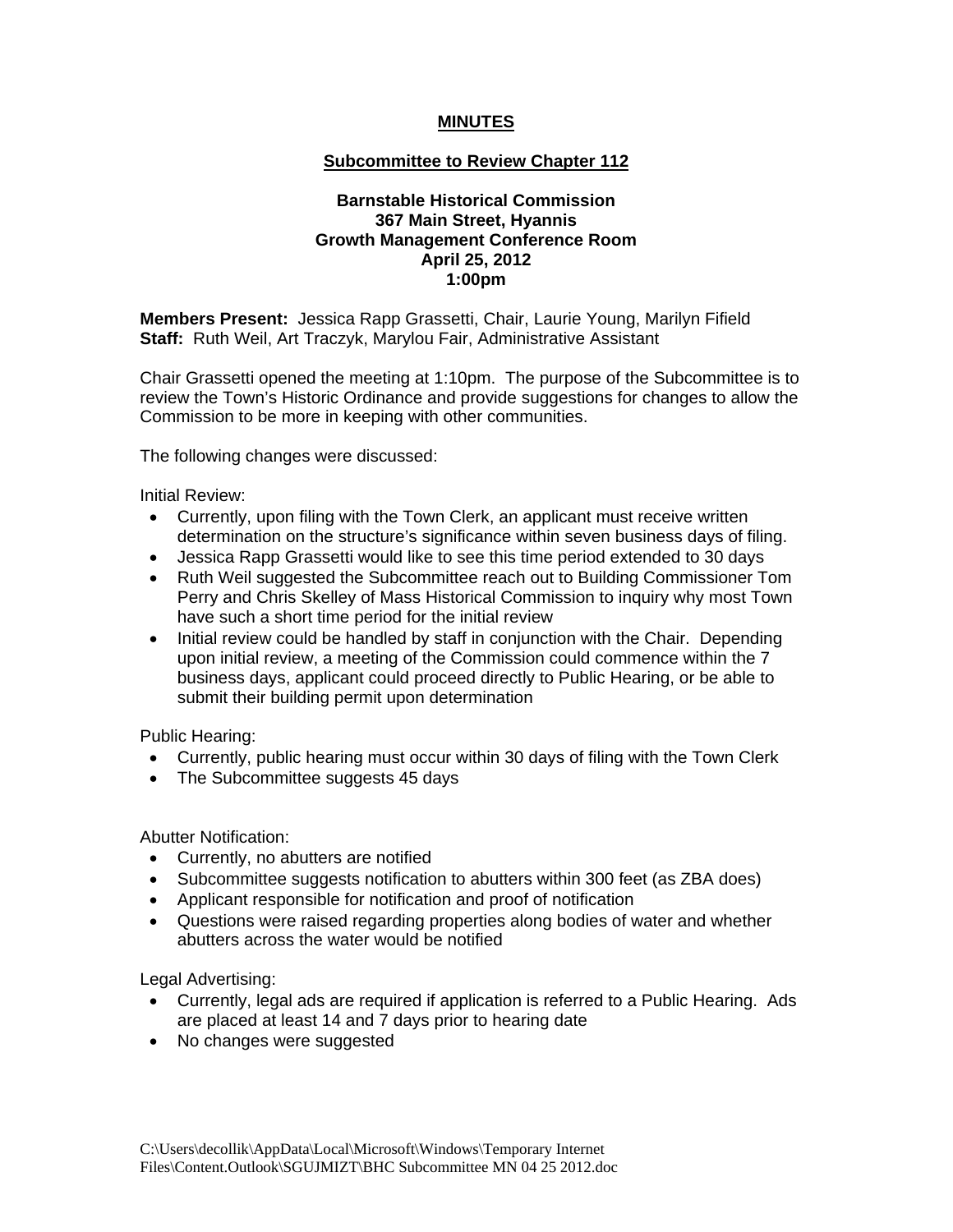Demolition Delay Time Period:

- Currently, if structure is found significant a six month demolition delay is imposed
- Jessica Rapp Grassetti suggested a 12 month demolition delay at the minimum
- A suggestion to obtain a list of all Cape Town's demo delay periods was made (See attached list)

Other Topics Discussed:

Currently, there is no expiration on an application that has come before the Commission, and the application is considered to be connected to the property, not the property owner.

The Commission discussed the option of being more specific as to what clarifies as demolition and found the Ordinance, as it is, suitable.

A separate Demolition Delay and a Demolition by Neglect Article was discussed. Art Traczyk noted that this could be added as Article III and the Subcommittee concurred. However, it may be wise to proceed with the other items, as this process could take some time.

The next meeting of the Barnstable Historical Commission's Subcommittee to Review Chapter 112 is scheduled for May 16, 2012 at 1:00pm in the Growth Management Conference Room, 3rd Floor, Town Hall, 367 Main Street, Hyannis, MA

Chair Grassetti adjourned the meeting at 2:30pm.

Respectfully submitted, Marylou Fair, Administrative Assistant